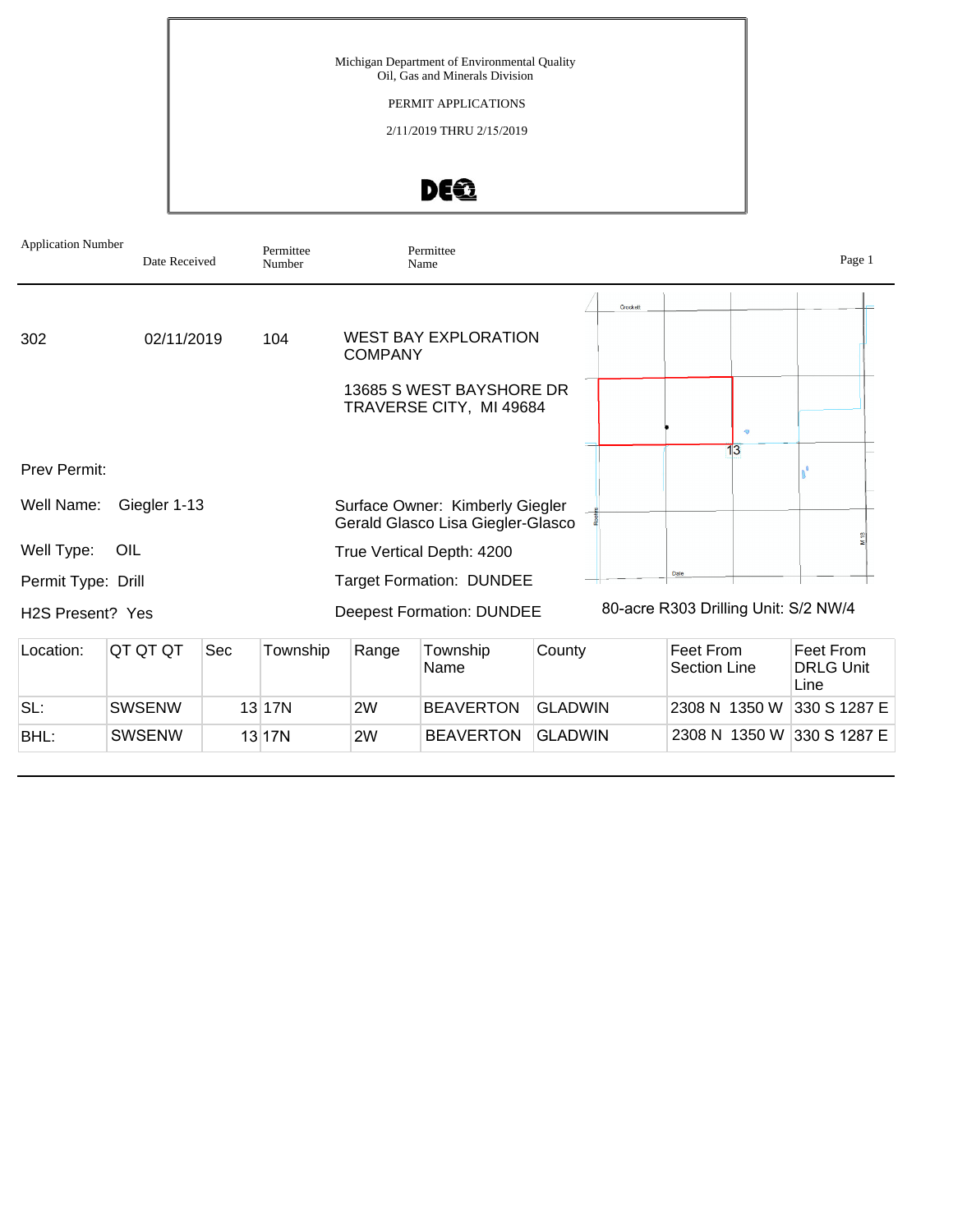PERMIT APPLICATIONS

2/11/2019 THRU 2/15/2019



| <b>Application Number</b>     | Date Received |     | Permittee<br>Number |                | Permittee<br>Name                                   |              |          |                                                  | Page 2                                |
|-------------------------------|---------------|-----|---------------------|----------------|-----------------------------------------------------|--------------|----------|--------------------------------------------------|---------------------------------------|
| 305                           | 02/15/2019    |     | 104                 | <b>COMPANY</b> | <b>WEST BAY EXPLORATION</b>                         |              |          | 모                                                |                                       |
|                               |               |     |                     |                | 13685 S WEST BAYSHORE DR<br>TRAVERSE CITY, MI 49684 |              |          | $\circ$                                          |                                       |
| <b>Prev Permit:</b>           |               |     |                     |                |                                                     |              |          |                                                  |                                       |
| Well Name:                    | Taylor 1-22   |     |                     |                | Surface Owner: Danielle Taylor                      |              | $\times$ |                                                  |                                       |
| Well Type:                    | OIL           |     |                     |                | True Vertical Depth: 4150                           |              |          |                                                  |                                       |
| Permit Type: Drill            |               |     |                     |                | <b>Target Formation: DUNDEE</b>                     |              |          | E Colonville Rd                                  | $\triangleleft$                       |
| H <sub>2</sub> S Present? Yes |               |     |                     |                | <b>Deepest Formation: DUNDEE</b>                    |              |          | 120-acre R303 Drilling Unit: N/2 SW/4, SE/4 SW/4 |                                       |
| Location:                     | QT QT QT      | Sec | Township            | Range          | Township<br>Name                                    | County       |          | Feet From<br><b>Section Line</b>                 | Feet From<br><b>DRLG Unit</b><br>Line |
| SL:                           | <b>SENWSW</b> |     | 22 17N              | 4W             | <b>GRANT</b>                                        | <b>CLARE</b> |          | 1602 S 1159 W                                    | 1037 N 1159 W                         |
| BHL:                          | <b>NESESW</b> |     | 22 17N              | 4W             | <b>GRANT</b>                                        | <b>CLARE</b> |          | 923 S 2135 W                                     | 923 S 507 E                           |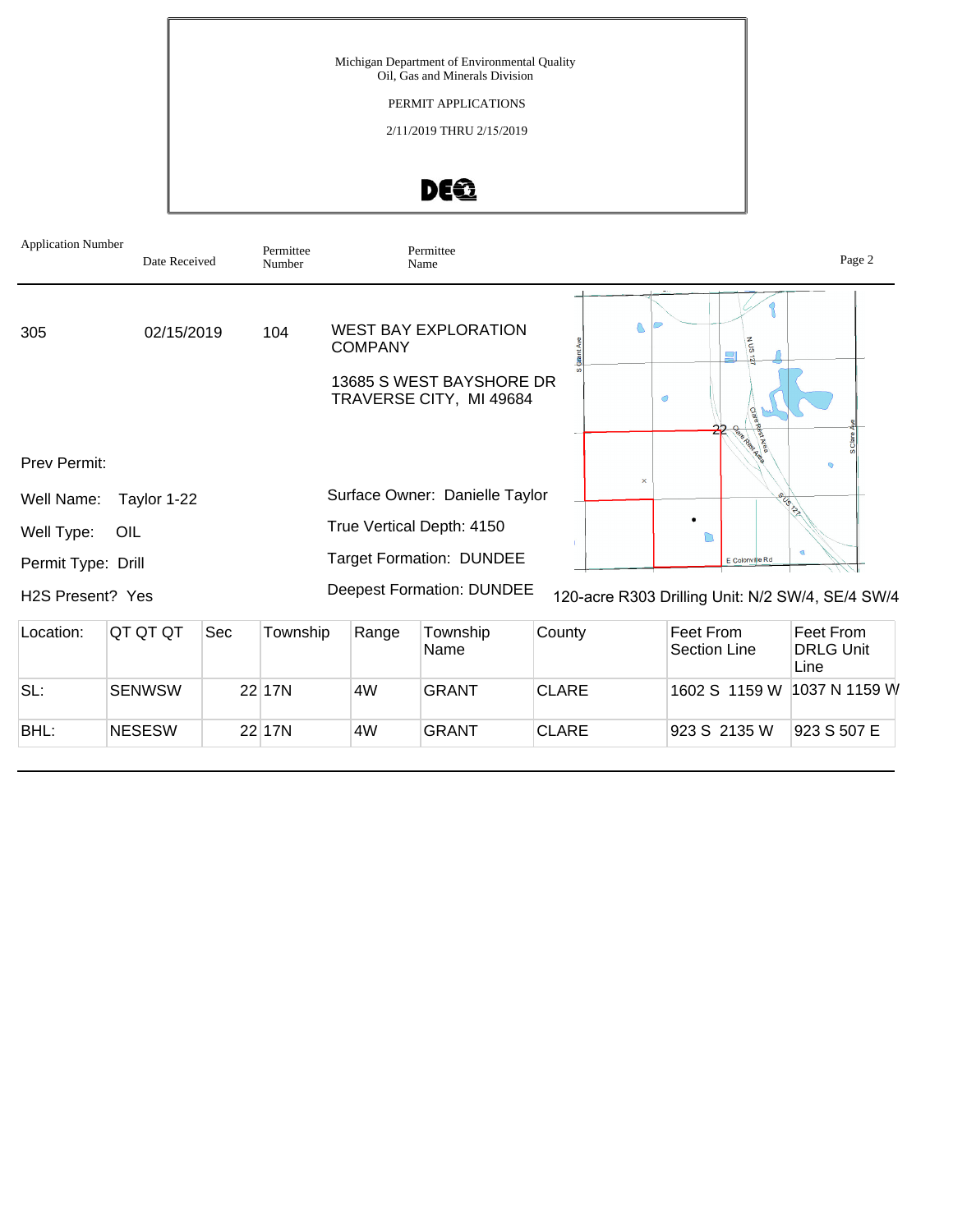Updated Permits

2/11/2019 THRU 2/15/2019

# DE®

Permit Number Permittee Number Permittee<br>Name Name Page 1

#### **RECORD OF WELL PLUGGING:**

| 28668 | 5095 | <b>OMIMEX ENERGY INC</b>                      |
|-------|------|-----------------------------------------------|
|       |      | 7950 JOHN T. WHITE ROAD<br>FT WORTH, TX 76120 |

API Well Number: 21-065-28668-00-00

Well Name: RICHARDS, TE1

Plugging Date: 11/21/2018

| Location | IOT OT OT           | <b>Sec</b> | Township | Range | Township Name   | County        | Feet From Section<br>Line | <b>Feet From DRLG</b><br>'Unit |
|----------|---------------------|------------|----------|-------|-----------------|---------------|---------------------------|--------------------------------|
| SL:      | N <sub>2</sub> SESE |            | 111N     | 2W    | <b>ONONDAGA</b> | <b>INGHAM</b> | 920 S 660 E               | 1920 S 660 E                   |

. . . . . . . . . . . . . . . . . . . . . . . . . . . . . . . . . . . . 

28684 5095

OMIMEX ENERGY INC

7950 JOHN T. WHITE ROAD FT WORTH, TX 76120

API Well Number: 21-065-28684-00-00

Well Name: BYRUM, MYRTLE ET AL 4

Plugging Date: 11/21/2018

| <b>Location</b> | <b>OT OT OT</b> | <b>Sec</b> | Township | Range | <b>Township Name</b> | County        | Feet From Section<br>Line | Feet From DRLG<br>Unit |
|-----------------|-----------------|------------|----------|-------|----------------------|---------------|---------------------------|------------------------|
| ISL:            | <b>INWNESW</b>  |            | 1 I 1 N  | 2W    | l ONONDAGA           | <b>INGHAM</b> | 460 N 860 E               | 1860 S 460 W           |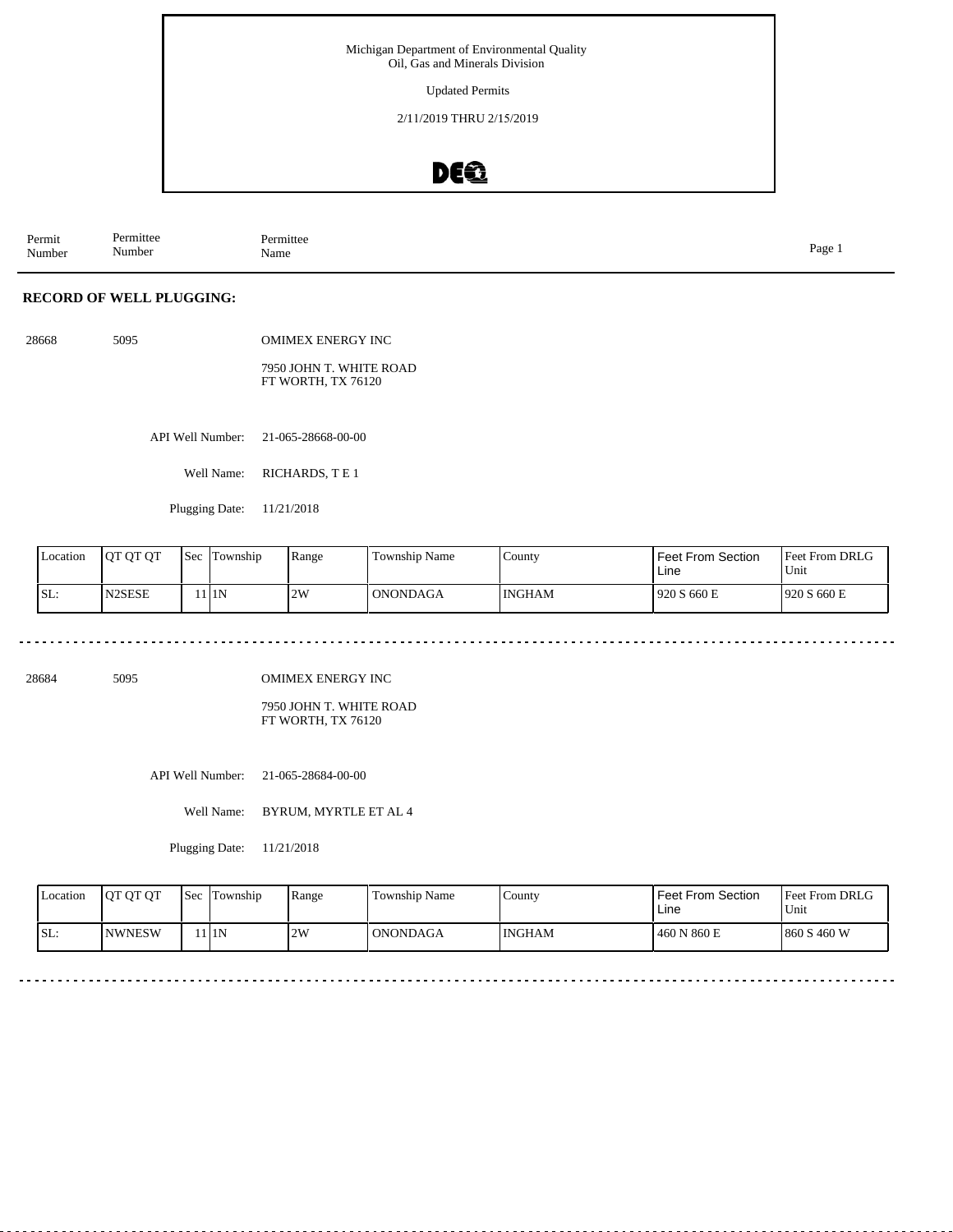Updated Permits

2/11/2019 THRU 2/15/2019

# DE®

| Permit<br>Number | Permittee<br>Number | Permittee<br>Page 2<br>Name                                               |  |  |  |  |  |
|------------------|---------------------|---------------------------------------------------------------------------|--|--|--|--|--|
| 28827            | 5095                | <b>OMIMEX ENERGY INC</b><br>7950 JOHN T. WHITE ROAD<br>FT WORTH, TX 76120 |  |  |  |  |  |
|                  | API Well Number:    | 21-065-28827-00-00                                                        |  |  |  |  |  |
|                  | Well Name:          | RITTER, J J, UNIT 1                                                       |  |  |  |  |  |
|                  | Plugging Date:      | 11/19/2018                                                                |  |  |  |  |  |
|                  |                     |                                                                           |  |  |  |  |  |

| Location | IOT OT OT     | 'Sec | Township | Range | Township Name   | County        | Feet From Section<br>Line | <b>Feet From DRLG</b><br>Unit |
|----------|---------------|------|----------|-------|-----------------|---------------|---------------------------|-------------------------------|
| ISL:     | <b>CNNESE</b> |      | 7 I 1 N  | 2W    | <b>ONONDAGA</b> | <b>INGHAM</b> | 863 N 500 E               | 1863 N 500 E                  |

28839 5095

OMIMEX ENERGY INC

7950 JOHN T. WHITE ROAD FT WORTH, TX 76120

API Well Number: 21-065-28839-00-00

Well Name: BYRUM & TAYLOR UNIT 1

Plugging Date: 11/15/2018

| Location | <b>IOT OT OT</b> | <b>Sec</b> | Township | Range | Township Name   | County | Feet From Section<br>Line | <b>Feet From DRLG</b><br>Unit |
|----------|------------------|------------|----------|-------|-----------------|--------|---------------------------|-------------------------------|
| SL:      | <b>NENWNE</b>    |            | 14 IN    | 12W   | <b>ONONDAGA</b> | INGHAM | 460 N 860 W               | 460 N 460 E                   |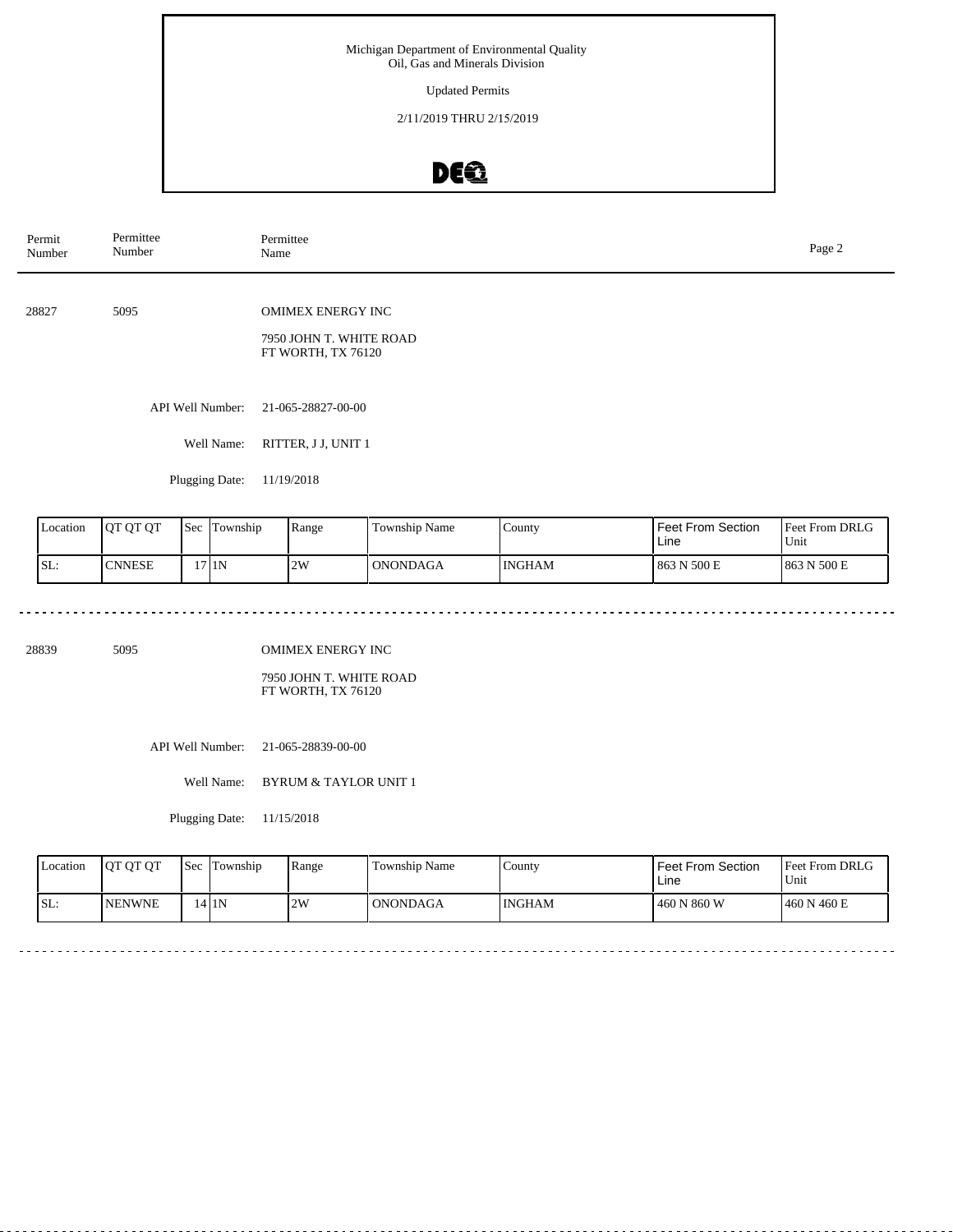Updated Permits

2/11/2019 THRU 2/15/2019

# DE®

| Permit<br>Number | Permittee<br>Number | Permittee<br>Page 3<br>Name                                               |  |  |  |  |  |
|------------------|---------------------|---------------------------------------------------------------------------|--|--|--|--|--|
| 29585            | 5095                | <b>OMIMEX ENERGY INC</b><br>7950 JOHN T. WHITE ROAD<br>FT WORTH, TX 76120 |  |  |  |  |  |
|                  | API Well Number:    | 21-065-29585-00-00                                                        |  |  |  |  |  |
|                  | Well Name:          | ONONDAGA 10 UNIT WIW 4                                                    |  |  |  |  |  |
|                  | Plugging Date:      | 12/14/2018                                                                |  |  |  |  |  |
|                  |                     |                                                                           |  |  |  |  |  |

| Location | <b>IOT OT OT</b> | 'Sec | Township | Range | Township Name   | County        | <b>Feet From Section</b><br>Line | <b>Feet From DRLG</b><br>Unit |
|----------|------------------|------|----------|-------|-----------------|---------------|----------------------------------|-------------------------------|
| ISL:     | <b>SWSWNW</b>    |      | 111N     | 2W    | <b>ONONDAGA</b> | <b>INGHAM</b> | 360 S 100 W                      | 1360 S 100 W                  |

<u>. . . . . . . . . . . . .</u>

29760 5095

OMIMEX ENERGY INC

 $\sim$   $\sim$   $\sim$ 

7950 JOHN T. WHITE ROAD FT WORTH, TX 76120

API Well Number: 21-065-29760-00-00

Well Name: ONONDAGA 10 UNIT WIW 7

Plugging Date: 11/20/2018

| <b>Location</b> | <b>OT OT OT</b> | <b>Sec</b> | Township | Range | Township Name   | County | Feet From Section<br>Line | <b>Feet From DRLG</b><br>Unit |
|-----------------|-----------------|------------|----------|-------|-----------------|--------|---------------------------|-------------------------------|
| SL:             | <b>INESWSE</b>  |            | 11 I N   | 2W    | <b>ONONDAGA</b> | INGHAM | 1065 S 1170 W             | 1065 S 150 E                  |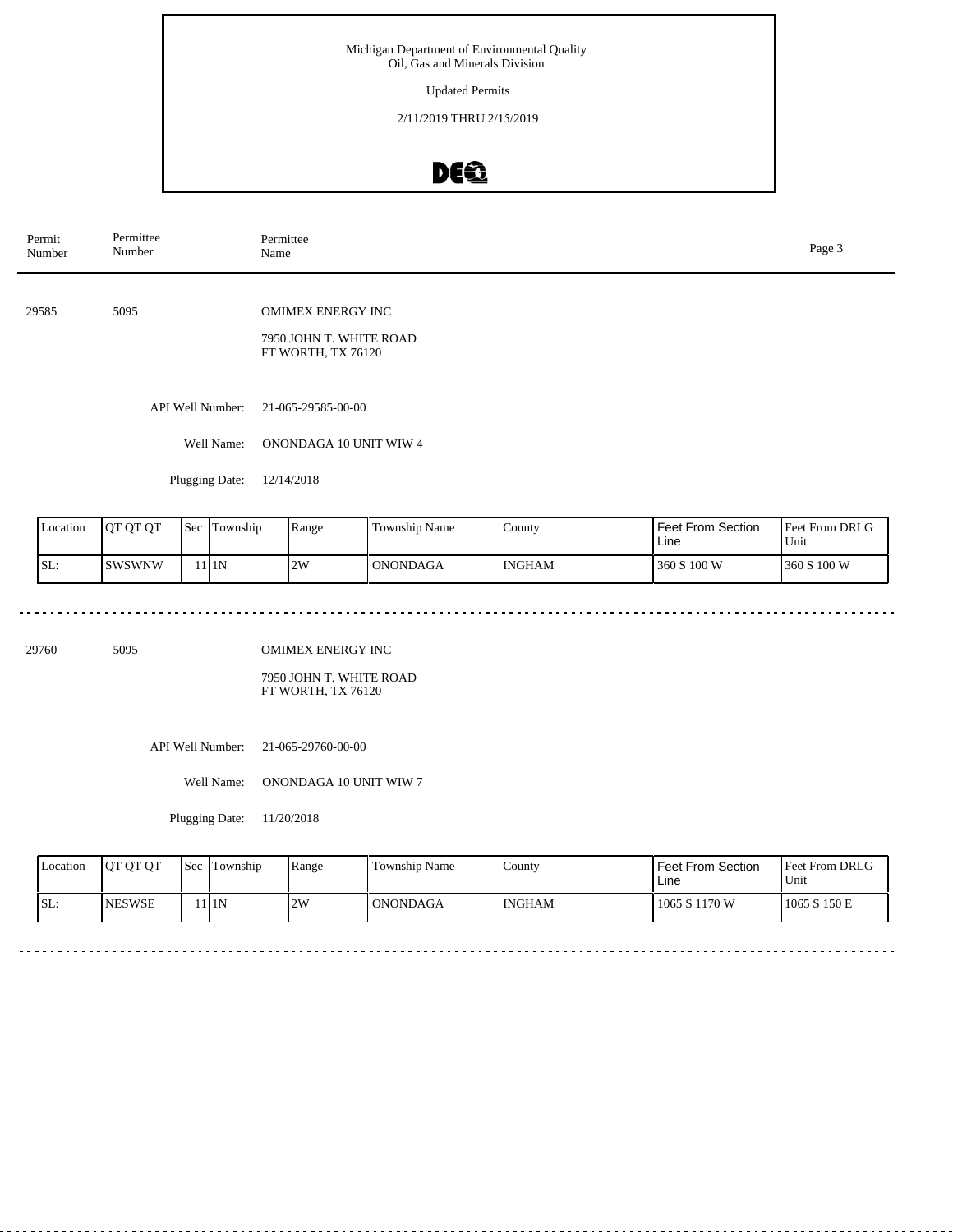Updated Permits

2/11/2019 THRU 2/15/2019

# DE®

| Permit<br>Number | Permittee<br>Number | Permittee<br>Name                                                                                                        | Page 4 |
|------------------|---------------------|--------------------------------------------------------------------------------------------------------------------------|--------|
| 61208            | 6418                | <b>W B OSBORN OIL AND GAS</b><br><b>OPERATIONS LTD</b><br>1250 NORTH EAST LOOP 410<br>SUITE 600<br>SAN ANTONIO, TX 78209 |        |
|                  | API Well Number:    | 21-117-61208-00-00                                                                                                       |        |
|                  | Well Name:          | <b>WING 1-23</b>                                                                                                         |        |

Plugging Date: 7/18/2018

| Location | <b>IOT OT OT</b> | <b>Sec</b> | Township  | Range | Township Name | County           | <b>Feet From Section</b><br>Line | <b>Feet From DRLG</b><br>'Unit |
|----------|------------------|------------|-----------|-------|---------------|------------------|----------------------------------|--------------------------------|
| ISL:     | INWNWSW          |            | $23$  11N | 5W    | <b>FERRIS</b> | <b>IMONTCALM</b> | 2318 S 430 W                     | 330 N 430 W                    |

 $\sim$   $\sim$   $\sim$ 

 $\sim$   $\sim$ 

. . . . . . . . . . . . . .

61384 70

<u>. . . . . . . . .</u>

TRENDWELL ENERGY CORPORATION 10 E BRIDGE ST STE 200 PO BOX 560 ROCKFORD, MI 49341

API Well Number: 21-139-62000-00-00

Well Name: RIVER RIDGE FARMS 1-27

Plugging Date: 1/25/2019

| Location | <b>IOT OT OT</b> |                 | <b>Sec Township</b> | Range | Township Name  | County         | l Feet From Section<br>Line | <b>Feet From DRLG</b><br>Unit |
|----------|------------------|-----------------|---------------------|-------|----------------|----------------|-----------------------------|-------------------------------|
| SL:      | <b>SWNESW</b>    | 27 <sub>1</sub> | 8N                  | 14W   | <b>POLKTON</b> | IOTTAWA        | 1550 S 1740 W               | 1114 N 937 E                  |
| BHL      | <b>SWNESW</b>    |                 | 27 8 N              | 14W   | <b>POLKTON</b> | <b>IOTTAWA</b> | 1550 S 1740 W               | 1114 N 937 E                  |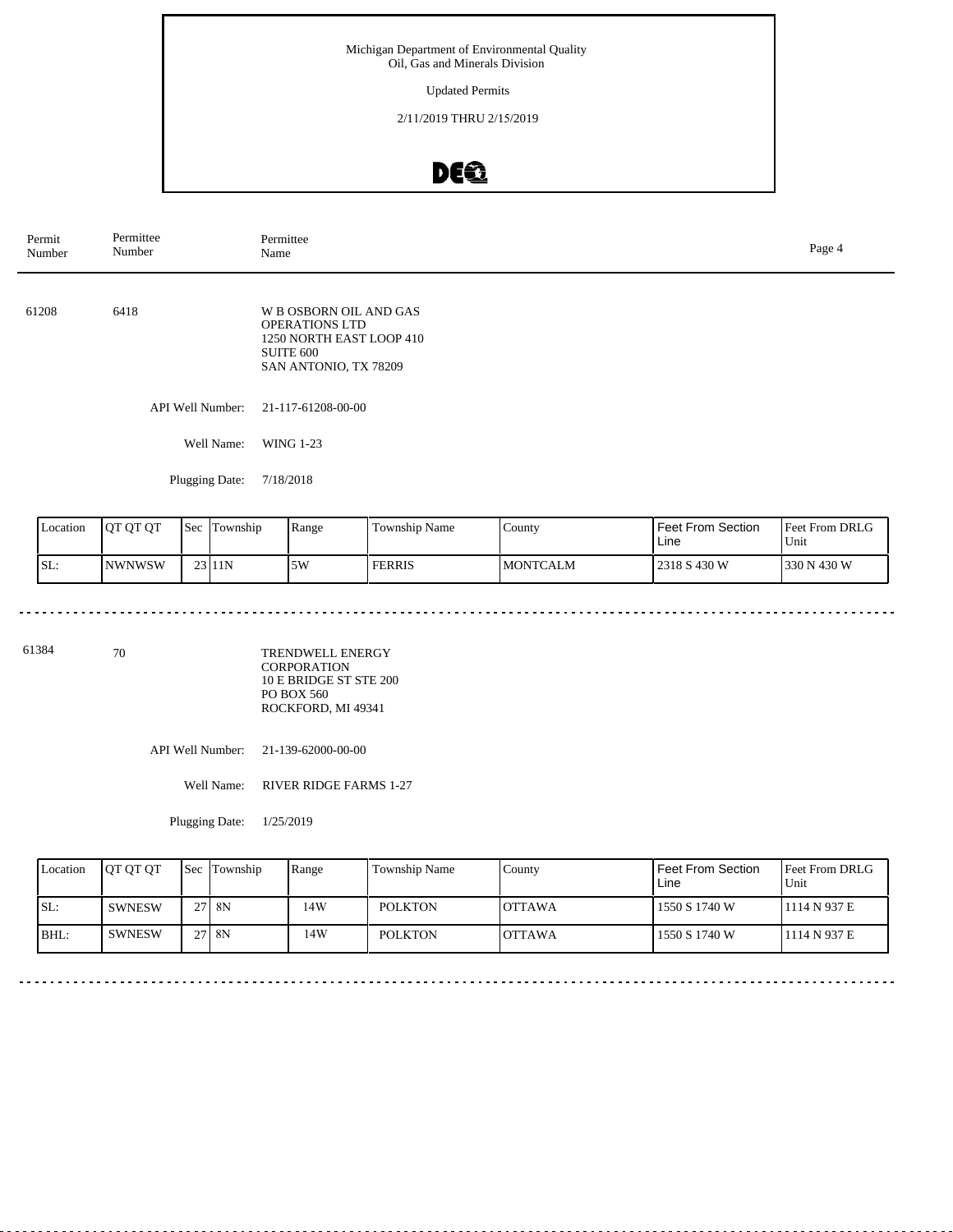Updated Permits

2/11/2019 THRU 2/15/2019

### DEQ

| Permit<br>Number | Permittee<br>Number | Permittee<br>Name                                                                           | Page 5 |
|------------------|---------------------|---------------------------------------------------------------------------------------------|--------|
| 23454            | 6432                | COLUMBUS OIL AND GAS LLC<br>3071 COMMERCE DRIVE<br><b>SUITE B</b><br>FORT GRATIOT, MI 48059 |        |
|                  |                     | API Well Number: 21-147-23454-00-00                                                         |        |
|                  | Well Name:          | <b>BAUMGARTEN D01</b>                                                                       |        |
|                  | Plugging Date:      | 2/11/2019                                                                                   |        |

| Location | <b>OT OT OT</b> | Sec | Township           | Range | <b>Township Name</b> | County             | Feet From Section<br>Line | <b>Feet From DRLG</b><br>Unit |
|----------|-----------------|-----|--------------------|-------|----------------------|--------------------|---------------------------|-------------------------------|
| SL:      | <b>NWNESW</b>   |     | $27$ <sub>4N</sub> | 15E   | CASCO                | <b>SAINT CLAIR</b> | 330 N 990 E               | 330 N 990 E                   |

#### **APPLICATIONS TO CHANGE WELL STATUS:**

| 30164 | 7772. | LAMBDA ENERGY RESOURCES LLC |
|-------|-------|-----------------------------|
|       |       |                             |
|       |       | 12012 Wickchester           |
|       |       | Suite 300                   |
|       |       | Houston, TX 77055 USA       |
|       |       |                             |

API Well Number: 21-101-30164-00-00

Well Name: FINK LASARGE 2-32

Approval Date: 2/1/2019

| Location | <b>JOT OT OT</b> | <b>Sec</b> | <b>Township</b>     | Range | Township Name    | County           | l Feet From Section<br>Line | <b>Feet From DRLG</b><br>Unit |
|----------|------------------|------------|---------------------|-------|------------------|------------------|-----------------------------|-------------------------------|
| SL:      | <b>ISENWSE</b>   |            | $32$ <sub>23N</sub> | 15W   | <b>BEAR LAKE</b> | <b>IMANISTEE</b> | 1321 S 857 W                | 1321 S 460 E                  |

Proposed Rework: ACOWS to Continue Drilling - HDH Comment: ACOWS to drill an open hole lateral expires 2/01/20.

................................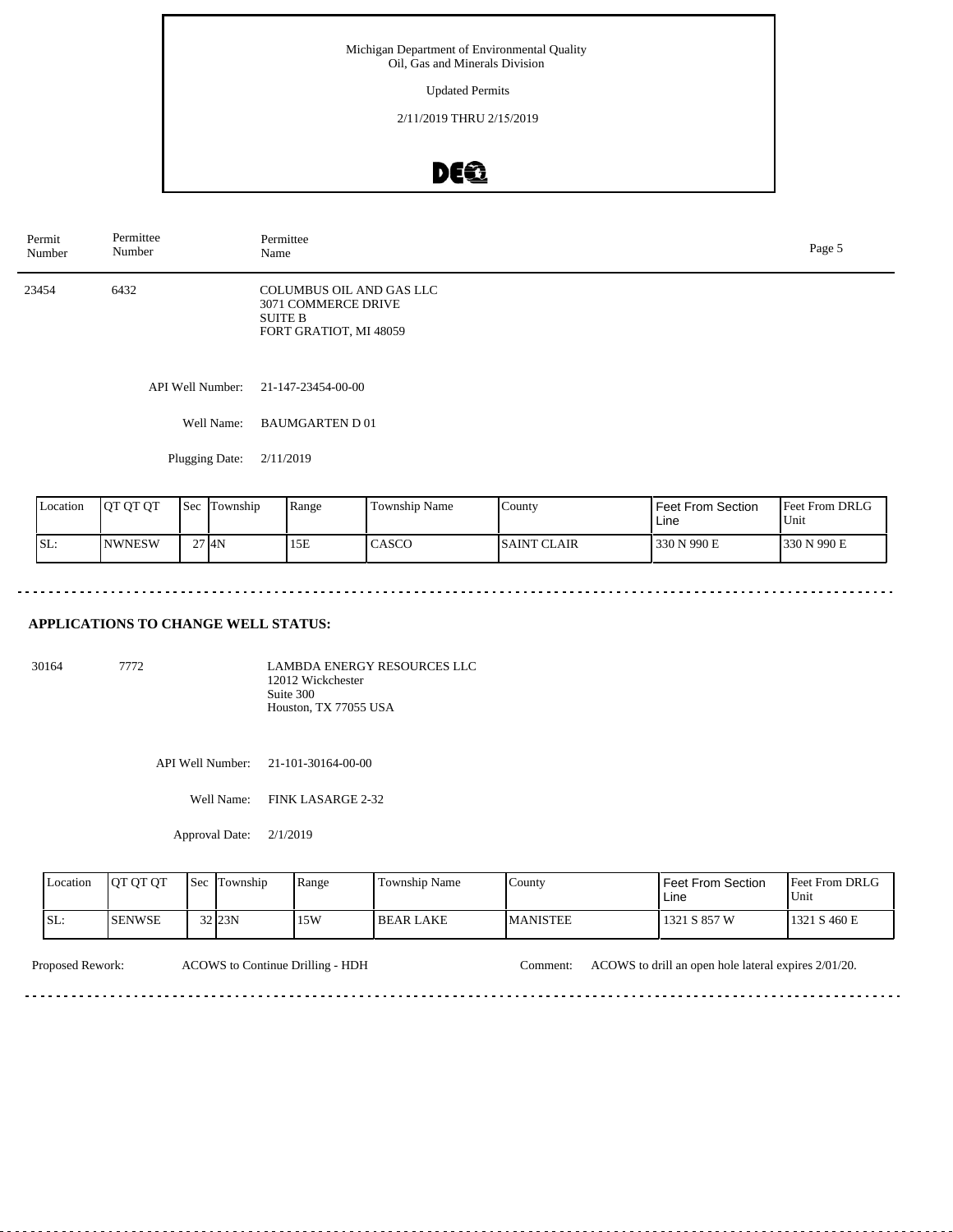Updated Permits

2/11/2019 THRU 2/15/2019

# DE®

Permit Number Permittee Number Permittee<br>Name Name Page 6

#### **RECORD OF CHANGE OF WELL STATUS:**

36223 7772

LAMBDA ENERGY RESOURCES LLC 12012 Wickchester Suite 300 Houston, TX 77055 USA

API Well Number: 21-143-36223-00-00

Well Name: ENTERPRISE UNIT TRACT 11 10

Change Date: 1/17/2018

| Location | IOT OT OT     | Sec | Township | Range | Township Name | County     | <b>Feet From Section</b><br>Line | Feet From DRLG<br>Unit |
|----------|---------------|-----|----------|-------|---------------|------------|----------------------------------|------------------------|
| ISL:     | <b>NWSWNW</b> |     | 18 I23N  | 4W    | LAKE          | IROSCOMMON | 809 S 3 W                        |                        |

Reworked to Perforate & Test Current Formation Comment: Proposed Rework: Reworked to Perforate & Test Current Formation Comment: RCOWS for new perfs and acid stimulation in the Richfield Fmn. (existing fmn.). <u>. . . . . . .</u>  $- - - - -$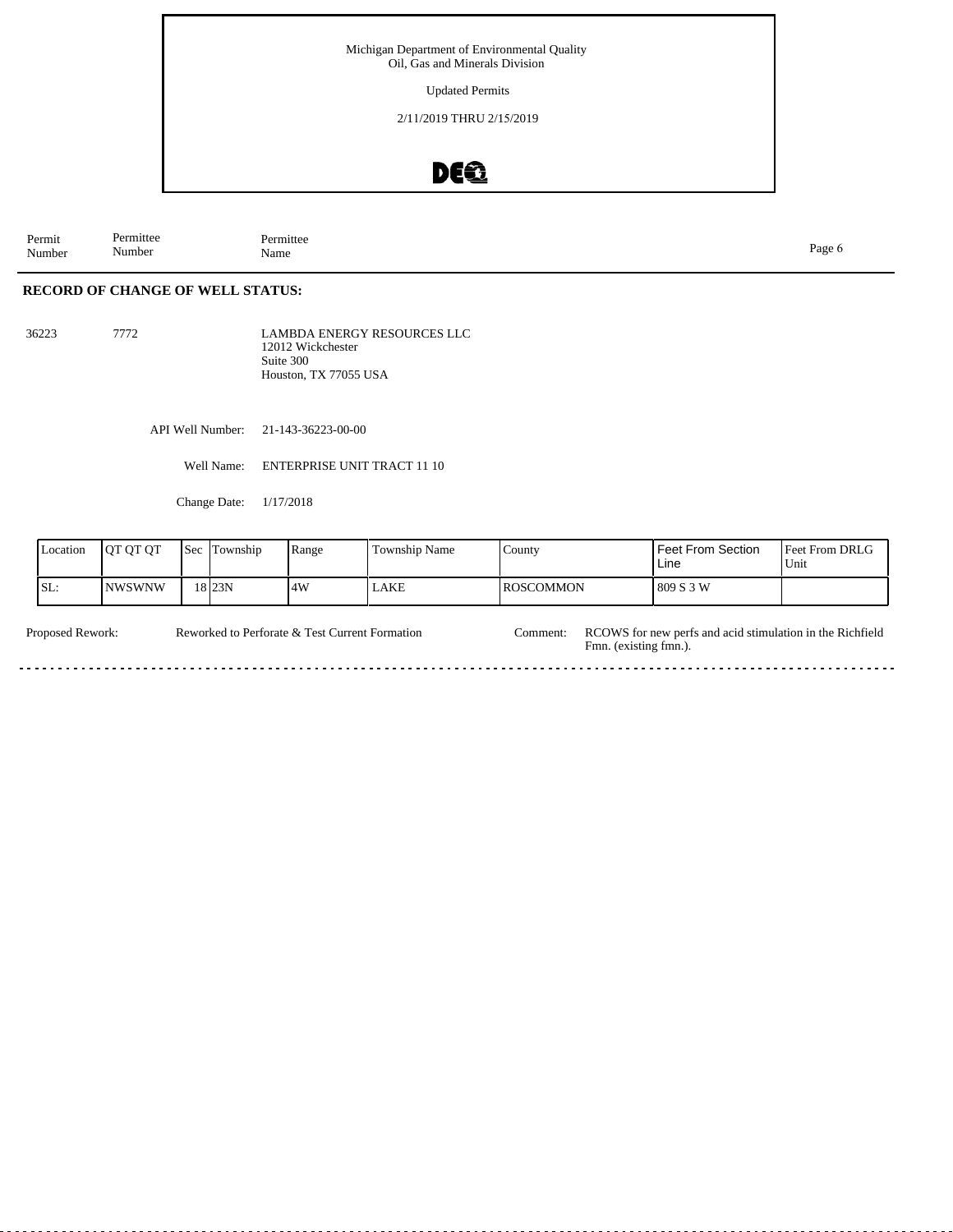Updated Permits

2/11/2019 THRU 2/15/2019

### DEQ

Permit Number Permittee Number Permittee<br>Name Name Page 7

#### **TRANSFER OF OWNERSHIP:**

30162 5095

OMIMEX ENERGY INC

7950 JOHN T. WHITE ROAD FT WORTH, TX 76120

API Well Number: 21-079-30162-00-00

Well Name: STATE BLUE LAKE UNIT "E" 1-18

Transfer Date: 2/11/2019

Previous Owner: MERIT ENERGY CO

| Location | 10T OT OT | <sup>1</sup> Sec | Township  | Range | Township Name    | County           | Feet From Section<br>Line | Feet From DRLG<br>'Unit |
|----------|-----------|------------------|-----------|-------|------------------|------------------|---------------------------|-------------------------|
| SL:      | ISWSESE   |                  | 18 I 28 N | 5W    | <b>BLUE LAKE</b> | <b>IKALKASKA</b> | 460 S 950 E               | 460 S 950 E             |

#### . . . . . . . . . . . . . . . . . .

30162 5095

OMIMEX ENERGY INC

7950 JOHN T. WHITE ROAD FT WORTH, TX 76120

API Well Number: 21-079-30162-01-00

Well Name: STATE BLUE LAKE UNIT "E" 1-18 HD1 True Vertical Depth: 7027

Transfer Date: 2/11/2019

Previous Owner: MERIT ENERGY CO

| Location | <b>OT OT OT</b> | <b>Sec Township</b> | Range | Township Name    | County          | Feet From Section<br>Line | <b>Feet From DRLG</b><br>Unit |
|----------|-----------------|---------------------|-------|------------------|-----------------|---------------------------|-------------------------------|
| SL:      | <b>SWSESE</b>   | 18 I 28 N           | .5W   | <b>BLUE LAKE</b> | <b>KALKASKA</b> | 460 S 950 E               |                               |
| BHL:     | <b>NENENE</b>   | 19 28N              | 5W    | <b>BLUE LAKE</b> | <b>KALKASKA</b> | 236 N 534 E               | 1119 S 534 E                  |